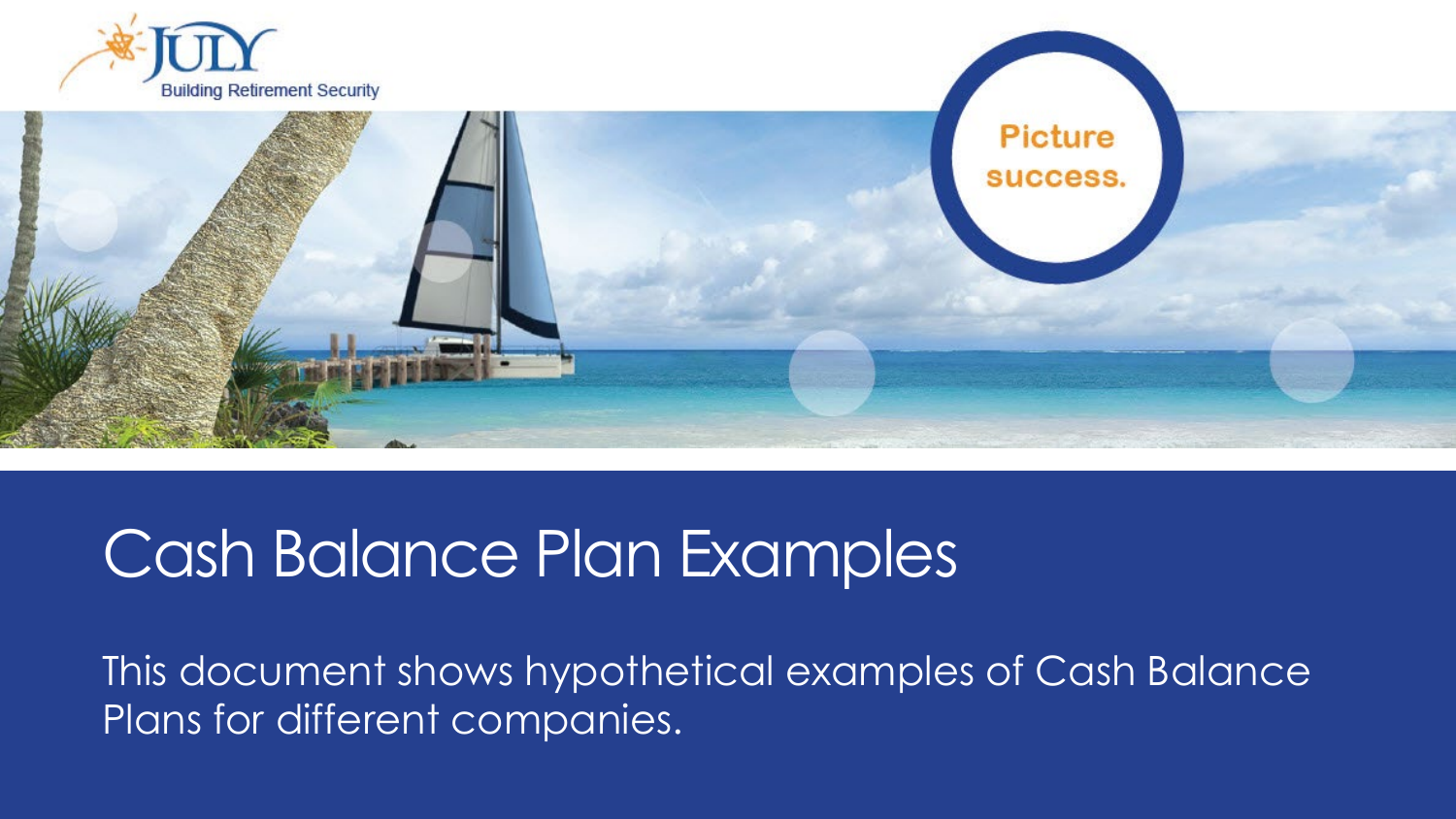### **Introduction**



- **This document shows hypothetical examples** of Cash Balance Plans
- **Actual results will vary based on company** demographics
- Call JULY today and we will prepare a nocost report to illustrate how a Cash Balance Plan will work for you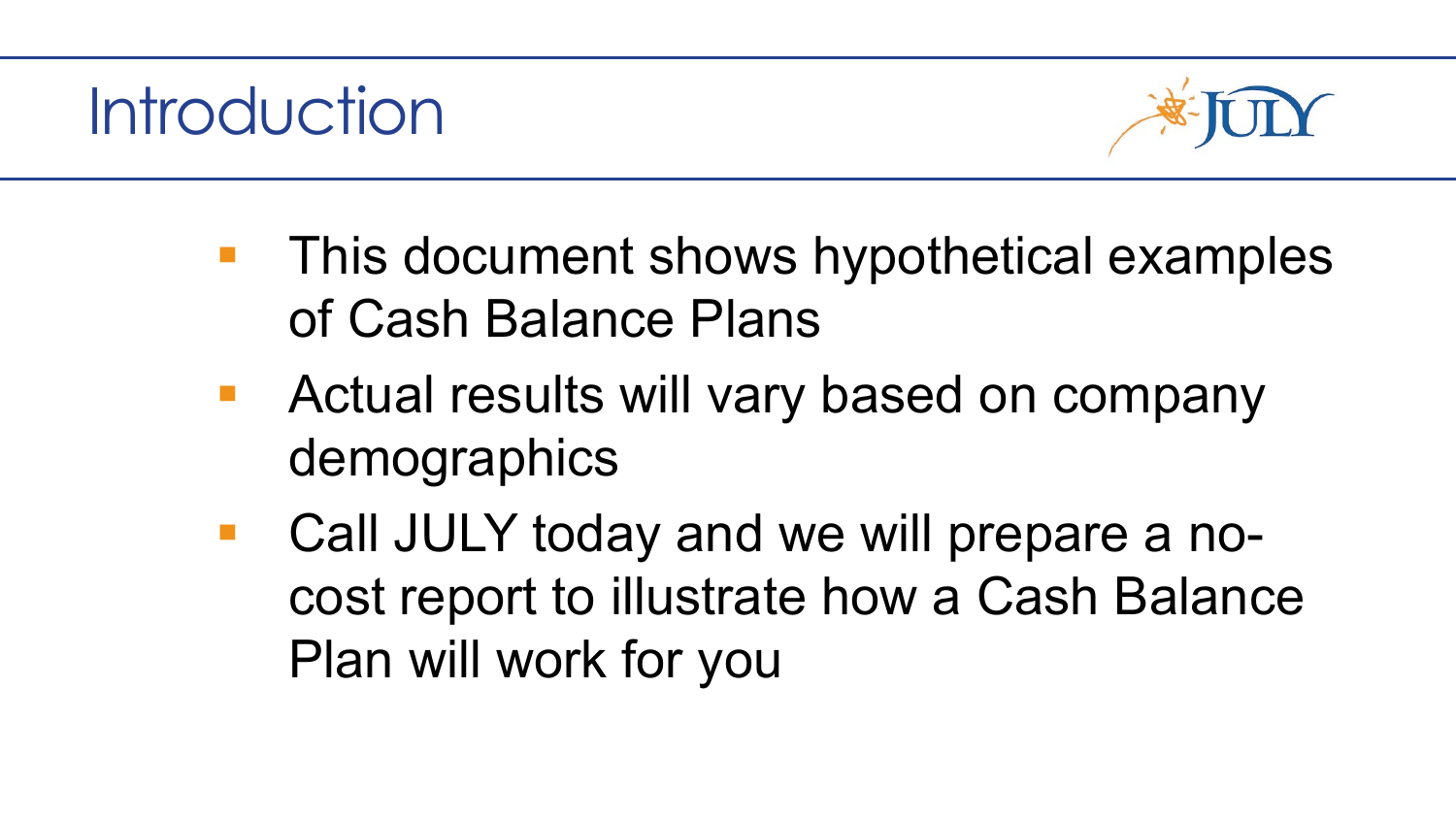

#### One Owner – Maximum in Both Plans

| EE.                    | <b>Age</b> | <b>Plan Comp.</b> | <b>Deferrals</b> | <b>Profit</b><br><b>Sharing</b> | <b>Contribution</b><br><b>Credit</b> | <b>Total Contribution</b><br>w/o deferrals |
|------------------------|------------|-------------------|------------------|---------------------------------|--------------------------------------|--------------------------------------------|
| Owner                  | 50         | \$305,000         | \$27,000         | \$40,500                        | \$232,406                            | \$272,906                                  |
| NHCE 1                 | 50         | \$50,000          | \$5,000          | \$3,550                         | \$800                                | \$4,350                                    |
| NHCE <sub>2</sub>      | 40         | \$45,000          | \$3,000          | \$3,195                         | \$800                                | \$3,995                                    |
| NHCE <sub>3</sub>      | 35         | \$40,000          | \$1,500          | \$2,840                         | \$800                                | \$3,640                                    |
| NHCE 4                 | 30         | \$35,000          | \$500            | \$3,745                         | \$800                                | \$4,545                                    |
| NHCE 5                 | 25         | \$30,000          | \$0              | \$2,130                         | \$800                                | \$2,930                                    |
| $%$ to<br><b>Owner</b> |            |                   |                  | 72.4%                           | 98.3%                                | 93.3%                                      |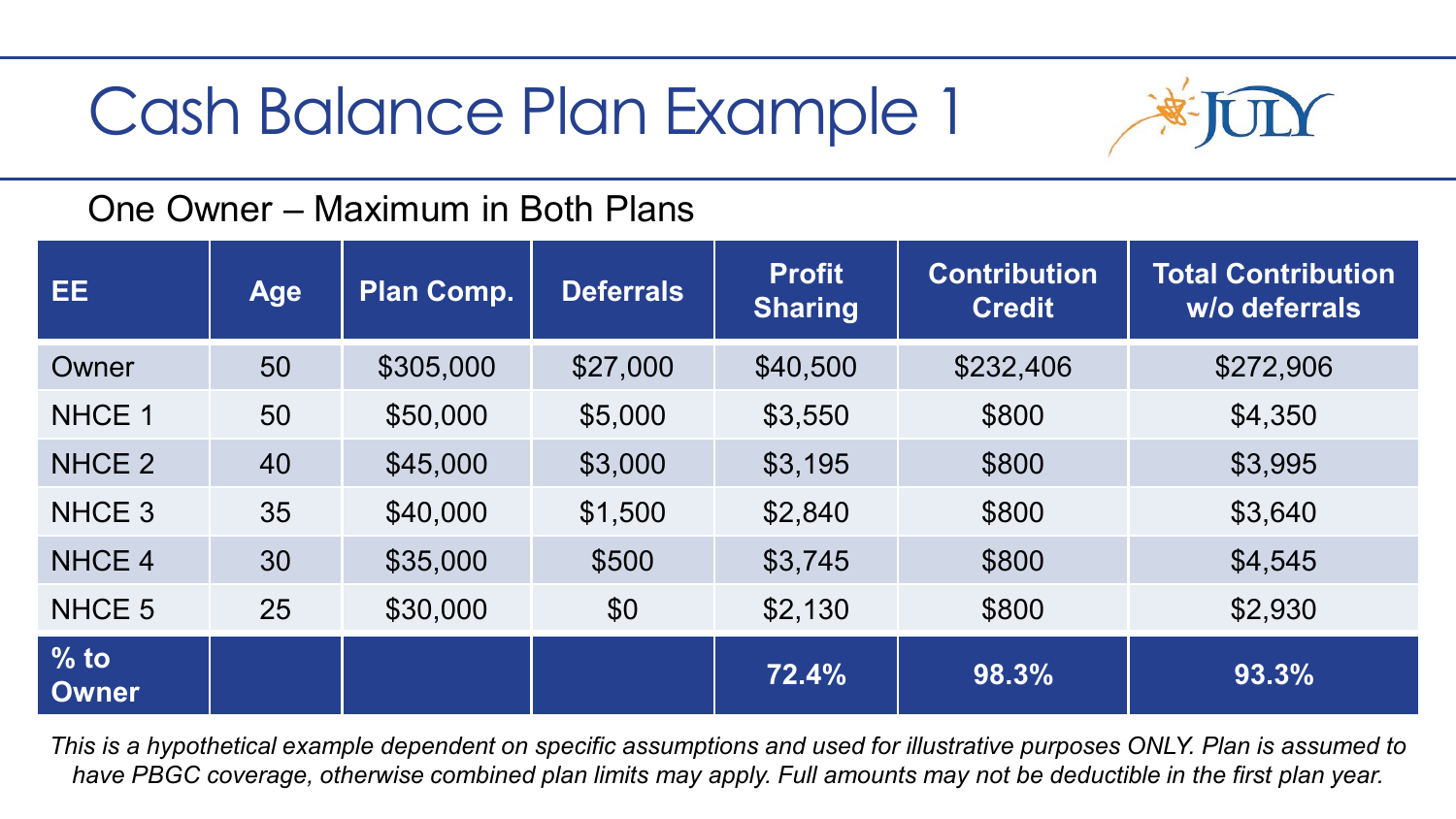

One Owner – Maximum in Both Plans

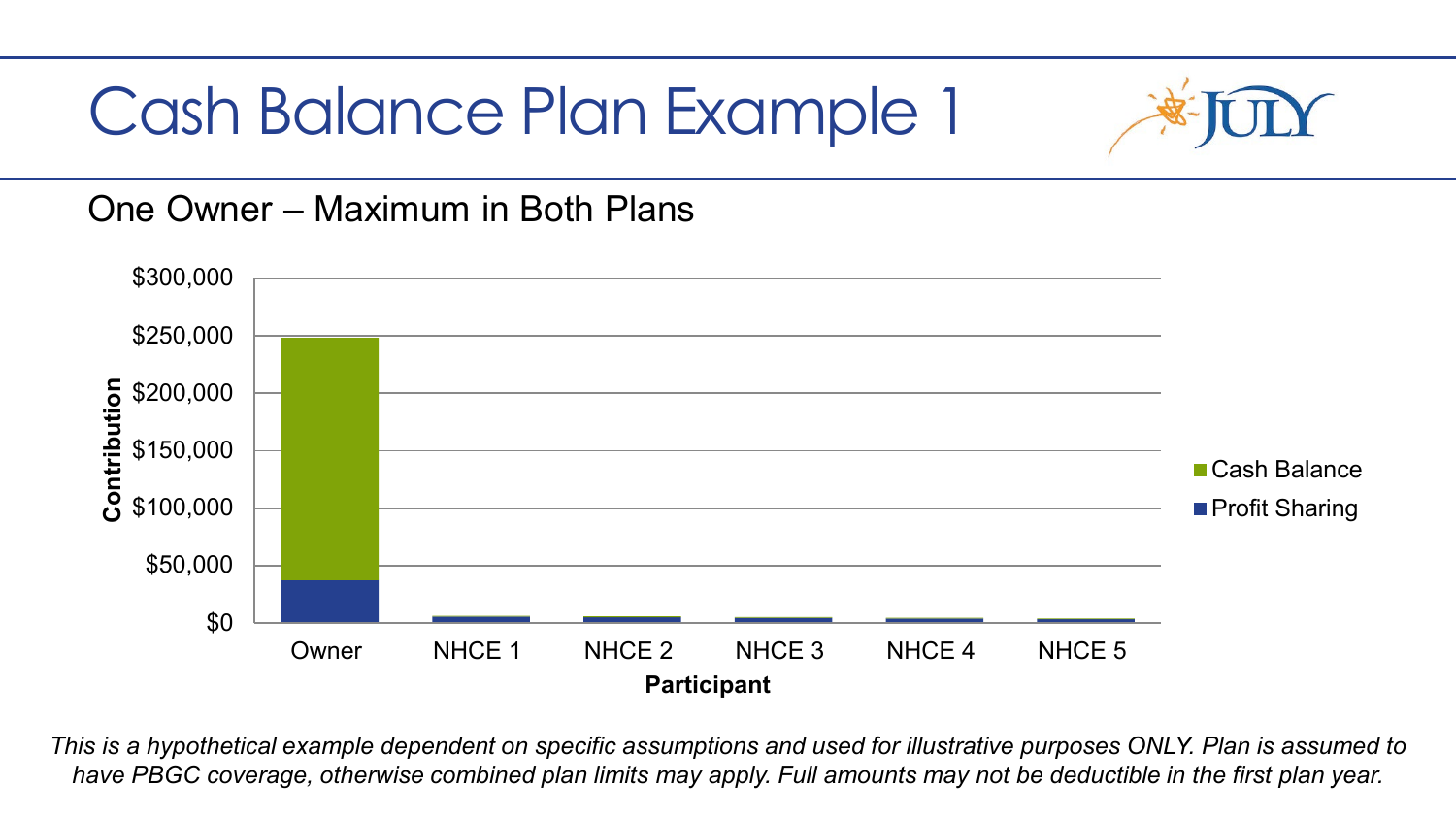

#### Two Owners – Maximum in Both Plans

| EE.                     | <b>Age</b> | <b>Plan Comp.</b> | <b>Deferrals</b> | <b>Profit</b><br><b>Sharing</b> | <b>Contribution</b><br><b>Credit</b> | <b>Total Contribution</b><br>w/o deferrals |
|-------------------------|------------|-------------------|------------------|---------------------------------|--------------------------------------|--------------------------------------------|
| Owner                   | 55         | \$305,000         | \$27,000         | \$40,500                        | \$272,518                            | \$313,018                                  |
| Owner                   | 50         | \$305,000         | \$27,000         | \$40,500                        | \$232,410                            | \$272,910                                  |
| NHCE 1                  | 45         | \$50,000          | \$5,000          | \$3,550                         | \$800                                | \$4,350                                    |
| NHCE <sub>2</sub>       | 40         | \$45,000          | \$3,000          | \$3,195                         | \$800                                | \$3,995                                    |
| NHCE <sub>3</sub>       | 35         | \$40,000          | \$1,500          | \$2,840                         | \$800                                | \$3,640                                    |
| NHCE 4                  | 30         | \$35,000          | \$500            | \$2,730                         | \$800                                | \$3,530                                    |
| NHCE <sub>5</sub>       | 25         | \$30,000          | \$0              | \$2,130                         | \$800                                | \$2,930                                    |
| $%$ to<br><b>Owners</b> |            |                   |                  | 84.9%                           | 99.2%                                | 96.9%                                      |